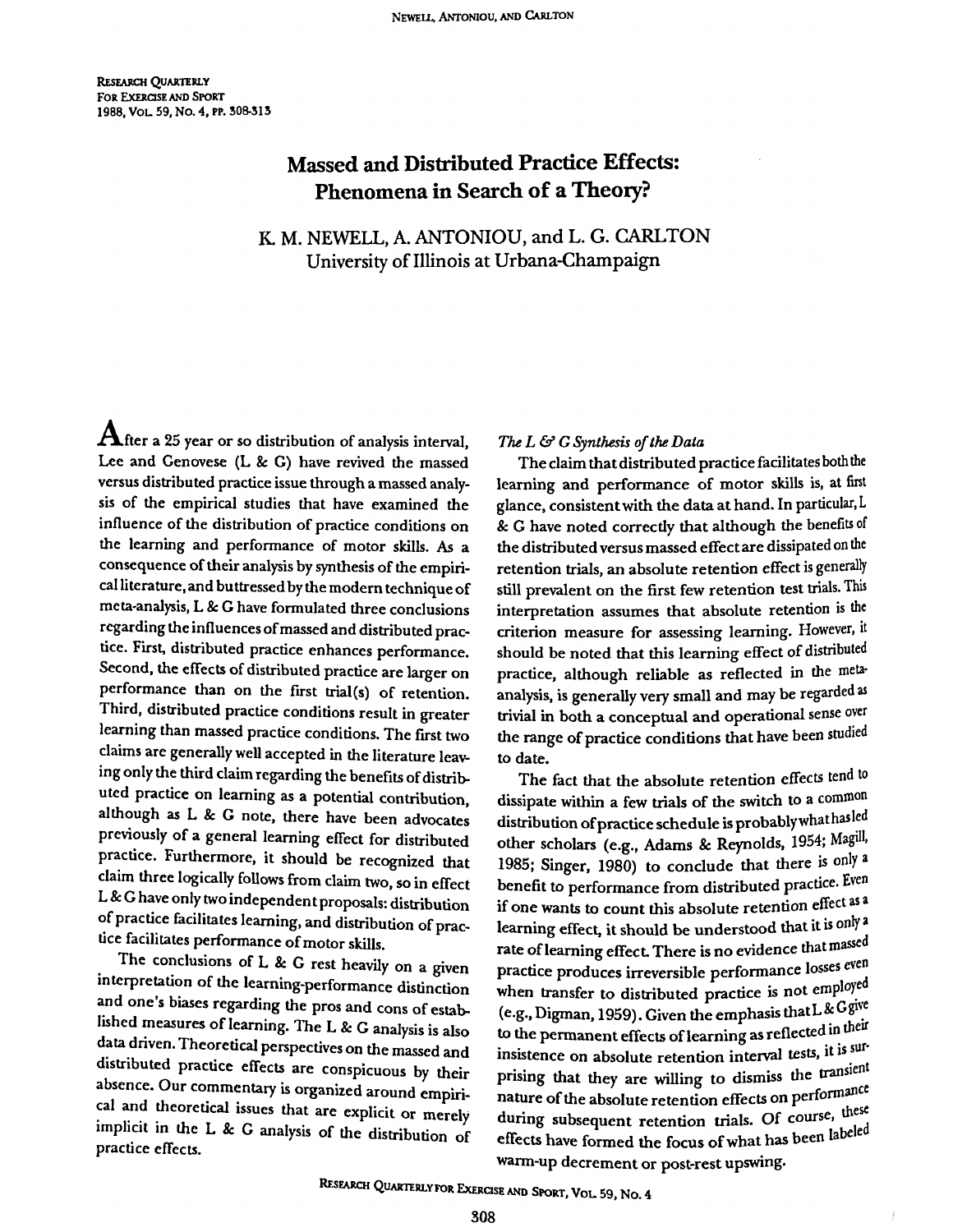The conclusions drawn by L & G can be derived without resort to a meta-analysis of the data. Standard data synthesis by the researcher can achieve the same conclusion and much more, although we suspect L &G would not agree, given the opposite conclusions drawn by others on the relatively permanent effect of massed practice on learning. Indeed, as a general methodological point, we believe itis worth asking ifany meta-analysis has produced a conclusion that was not anticipated (even a priori) from the standard scholarly analysis? Meta-analysis may provide a warm feeling to the researcher as a consequence of the statistical confirmation or formal backing to one's conclusions from standard data synthesis, but it should be recognized that this statistical technique can only work on the data that are provided. Meta-analysis fails to accommodate the vagaties of the extant experimental protocols which are the features that usually provide the basis for the mostuseful inferences from data synthesis. L & G implicitly recognize this in their follow-up discussion of some of the interesting experimental conditions that exist in the published distribution of practice literature, but their emphasis here still seems to be secondary to the conclusion of the meta-analysis, rather than a rounded assessment of independent-dependent variable relations. Meta-analysis also dictates that a number of criteria be met for a study to be included in the analysis, and as a result many of the most interesting studies may be eliminated from the analysis athand. We nowpickup on three subsidiary issues that raise further questions about the generality of the L & G conclusions regarding the effects of massed and distributed practice on the learning and performance of motor skills.

Definition of Massed and Distributed Practice. L & G provide a number of definitions of massed and distributed practice, but then without rationale, assume an empirical definition in terms of the absolute duration of the intertrial intervals in a given study to run the metaanalysis. Itis our position that the very term "distributed" implies that the duration of the trial must be considered in relation to the duration of the intertrial interval. In other words,distribution ofpractice has to be considered on <sup>a</sup> relative, rather than absolute, basis. A 5-s intertrial interval probably has a very different effect on the performance of a task involving a single finger tap as op- Posed to, for example, a task requiring a continuous finger tapping performance for a duration of 5 hrs. L & G acknowledged a relative definition of massed and distributed practice, but they did not employ it due Possibly to the pragmatic demands of running a metaanalysis,

in most training situations, massed practice will only be operationalized in a continuous task. In discrete tasks with short durations, such as the 500-ms movements used by Lee and Genovese(in press), itis difficult and, in most cases impractical, to impose an intertrial interval that is less than the duration of the trial itself, and, as a result, the relative massing will be small. Little is known about the distribution of practice for these tasks, and the evidence that is available suggests that the practice-rest distribution has little or no influence on the learning of short duration responses. Thus, one might argue that the categorical distinction between massed and distributed practice will, in all likelihood, be limited to continuous tasks. Even then, our observation implies that in general it is only meaningful to discuss the degree to which practice is distributed rather than inferring some absolute intertrial interval or distribution of practice to rest ratio as the critical point at which practice is either massed or distributed.

Duration of Practice Session. The majority of studies reviewed by L & G are confined to the manipulation of the duration between trials in a single practice session. Thus, the long-term effects of the distribution of practice schedules have rarely been studied, although the learning-performance distinction that L & G emphasize certainly forces the experimenter into at least a second testing session. Distribution of practice can and should also be considered with respect to the distribution of practice sessions.

Consider a study of post office workers learning a typewriter keyboard that controlled a letter-sorting machine (Baddeley & Longman,1978). The postoffice workers were given 1- or 2-hr practice sessions either once or twice per day. The results revealed the benefits of distributed practice (particularly a 1-hr session once per day) in achieving any given criteria level of correct key any in atmosting any given entertationed the benefits of<br>stroke rate. Hence, this study confirmed the benefits of<br>distributed practice sessions over a relatively long practice period (up to 3 months). These data can be used to suggest that the learning and performance benefits of distributed practice extend beyond the rather narrow time frame that was evident in most of the studies reviewed by L & G. In fact, the distribution of practice sessions in the Baddeley and Longman (1978) experimentseemsto generate <sup>a</sup> significantly greater impact on learning and performance than the relatively trivial effectsreported from the trial distribution studies reviewed by L & G. These effects need to be treated with caution, however, because fatigue in the later stages of a practice session may have lowered the average performance of the massed conditions.

If one assumes a relative definition, it is the case that

The performance benefits of distributed practice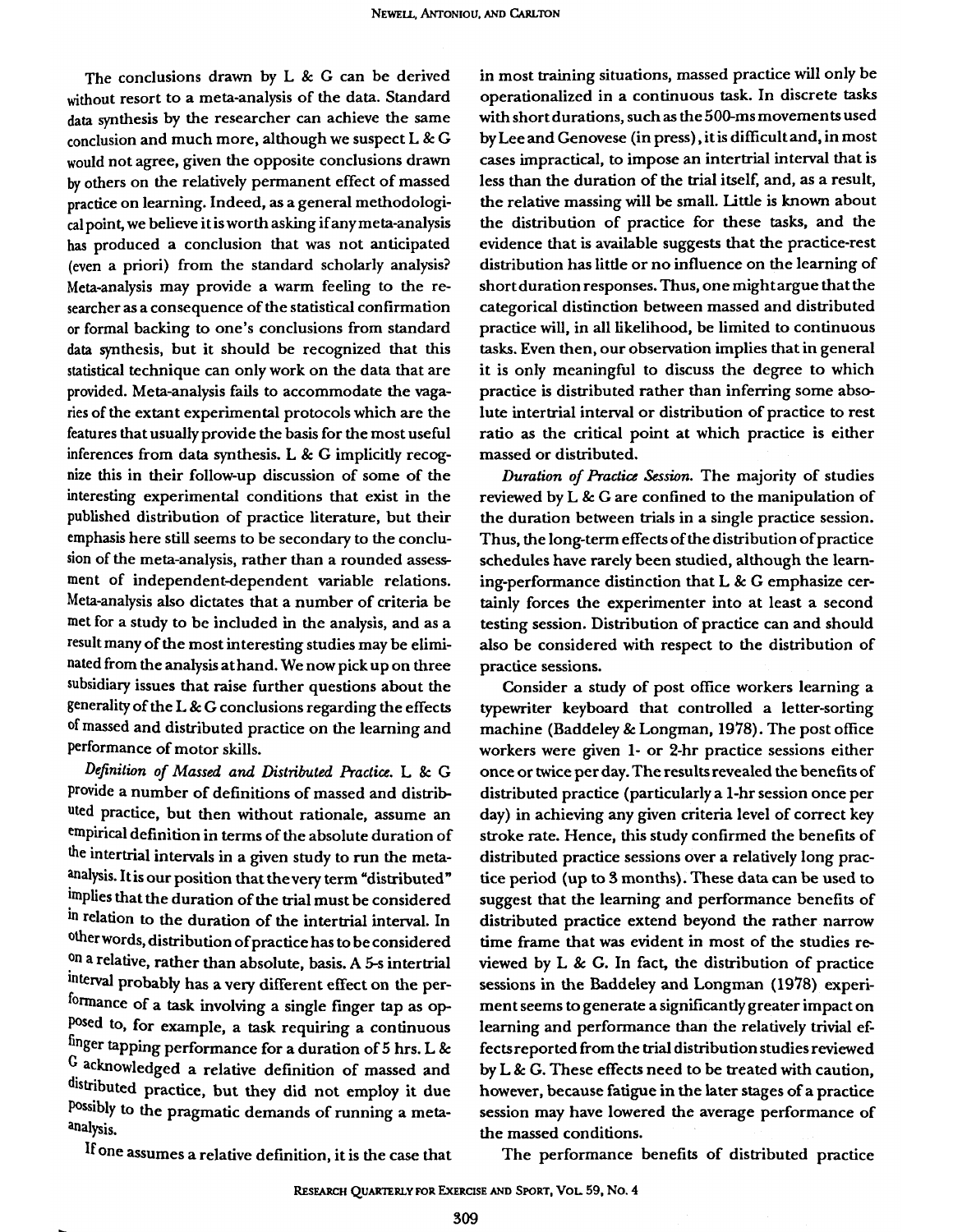need to be reconsidered, however, in relation to the total duration of time that accrued from the beginning to the end of the training period. If we consider almost any criterion level of correct key stroke production in the Baddeley and Longman (1978) study, the more massed the practice the fewer numberofdaysit took to reach the given criterion. The only exception is the 2 hrs twice per day group that did not continue practice long enough to reach the highest performance levels of the other groups. In fact, the total duration of training for the 1-hr per day group wasclose to 3 months,whereasthe training regime of the 2-hronceperdayand 1-hrtwice per daywas 71/2 weeks, while the 2-hr twice per day training regime lasted about 4 weeks.

Thus, the duration of the training period should be considered in conjunction with the actual performance level in assessing the impact of distribution of practice regimes. Performance alone, as reflected in the task criterion, is or should not always be the single criterion of significance in the training of many tasks. Indeed, the Baddeley and Longman (1978) data suggest that the interpretation of practice distribution effects on Jearning depends upon the criteria for learning. If learning is evaluated as a function of actual time in physical practice, distributed practice clearly leads to a greater amount learned. If, on the other hand, learning is evaluated based on performanceafter a numberofdays of practice, massed practice leads to greater learning. In a variety of contexts in which skills are learned, time is money.

The duration of the practice session is also ignored in typical manipulations of practice and rest periods within a session. Subjects practicing under a distributed practice-rest cycle will require a longer practice session to complete a given number of trials as compared to subjects performing under a massed practice schedule. Distri interpretations regarding the influence of practice distribution on learning.

Task Specificity. L & G suggest, as others have before them (Eysenck, 1965; Schmidt, 1982), that there may be task specific influences of massed and distributed practice, and they have provided some preliminary evidence toward this point of view (Lee & Genovese, in press). A hypothesis regarding the special significance of the intertrial interval for information processingactivities in discrete tasks was advanced, but both conceptual and empirical developments will need to be made if this information processing proposal is to have any theoretical impact and operational reality. Furthermore, as already indicated, task type manipulations have been confounded with the failure to adequately manipulate massed practice. This experimental problem will need to be overcomewith positive findingsifa task type interpretation is to hold any potential. Task type has a strong impact on the influence of a variety of learning variables on the acquisition of skill. Moreover, the study of skill learning has been dominated by a very narrow range of tasks requiringvariationsinonly the scaling ofanalready established coordination function (Newell, 1985).

Eysenck (1965) has identified the task dimensions of familiarity, self-paced, and degree of drive required to perform as potential factors influencing the impact of practice conditions on performance. For example, reminiscence in pursuit-rotor learning was proposed to be due to consolidation, whereas in a task suchas tapping where it was argued that no learning occurred, reminiscence was assumed to be due to the buildup and release of reactive inhibition. Unfortunately, task categoriza tions rest in the main on no more than intuitive assumptions and the massed versus distributed practice problem represents one ofmanylearningissues that could benefit from a theory of tasks.

Summary. In light of the caveats briefly outlined above, we conclude that the interpretations advanced by  $L \&G$ of the massed versus distributed practice effects are very strained and, to a large degree, these interpretations are contrived byconvenientarguments aboutthe definitions of learning and performance. An unfortunate conse quence of the L & G paper could be the blind acceptance of the stated benefits for learning through distributed practice when empirical limitations, operational defint tions, task type, and practice duration considerations suggest that a learning interpretation is premature.

### The Learning-Performance Distinction

L & G have emphasized the so-called learning-performance distinction in an attempt to separate the per-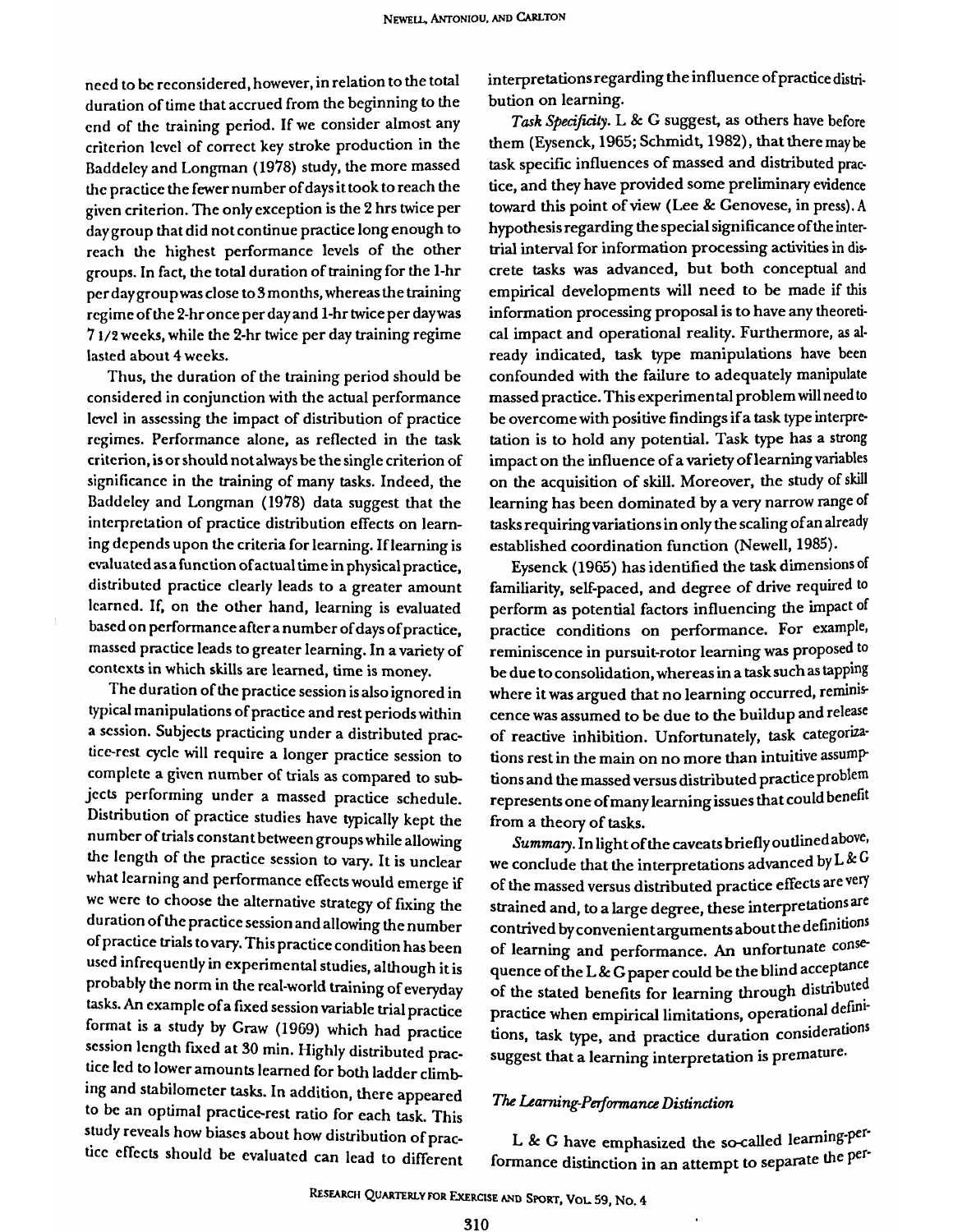manent and temporary effects of the distribution of<br>practice on performance. Furthermore, L & G review the practice on performance. Furthermore,  $L < G$  review the various measures that have been used to reflect learning and the necessity of using transfer and retention tests to examine the permanent consequences of learning on performance. Strong conclusions are also offered regarding the independent and dependent variables that should be employed to infer the relatively permanent effects of learning. For example, they indicate that if the independent variable affects learning, then a performance effect will remain when the independent variable is no longer applied (i. e., on a retention or transfer test). Thus, for a score to reflect a true measure of learning, it must be calculated from performance data that are not contaminated by the temporary effects of the independent variable.  $L & G$  claim that only the absolute retention scores provide an adequate assessmentofa true learning effect.

This strong interpretation of the learning-perform-ance distinction seemsto provideafirm basis to evaluate ance distinction seems to provide a firm basis to evaluate<br>the massed-distributed phenomena and other learning variables such as knowledge of results (Salmoni, Schmidt, & Walter, 1984). However, this is a very old distinction predicated on a reinforcement view of learning and is not as straightforward a test of permanent and temporary effects on performance as proposed by L & G. First, statements regarding learning are always inferences from performance. This implies that veridical estimates of learning will always be problematic given that one is operating at the level of a construct, rather than an observable variable. Second, there are many attributes of a performance beyond the mere outcome «ores that could be called upon to provide the basis for an inference regarding learning. Thus, the distinction between learning and performance cannot rest soley on the dimension of the task outcome no matter how convenient or traditional that measure is. Third, some definitions of learning have bypassed performance completely by focusing solely on identifiable changes to the  $c$ entral nervous system. In short, L & G fail to consider the many ways in which inferences regarding learning can be advanced, and, hence, the many ways in which the learning-performance distinction can be compromised.<br>The imposition of a rest interval of at least 1 day seems

o provide, on the surface, a reasonable basis to examine the permanent influences of learning on performance. However, the rest interval introduces temporary problems of its own in the form of what has been traditionally dubbed "warm-up decrement." The first trial following the rest interval is, therefore, not a sufficient indicator of<br>the permanent effects of learning and subsequent retenthe permanent effects of learning and subsequent retention trials are contaminated by the exact practice condi-

tions imposed on transfer. In summary the absolute retention score is not such an uncontaminated measure of learning as L & G imply leaving the learning-performance distinction as slippery as the contrast between learning and maturation (Hilgard, 1948).

#### Data Synthesis and Theory Development

The  $L$  &  $G$  paper is a synthesis of the empirical findings regarding massed and distributed practice. No examination is undertaken of the extant theoretical positions regarding practice schedule effects, and no attempt is made to formulate a new theoretical perspective for the massed-distributed findings. There is a wellknown saying in research (we are not aware to whom it should be credited) that it takes a theory to replace a theory. That is, no matter how much the published data speak against the tenets of a given theory, the theory still stands as the guiding theoretical framework until it is replaced by another theory.

Hull's (1943) theory of learning has certainly been passed by as a significant force in learning research in general and the morelimited subdomain ofmotorlearning. However, it is clear that the Hullian concepts of reactive inhibition and conditioned reactive inhibition provided a direct theoretical perspective from which to examine massed and distributed practice (see also Ammons, 1947a, 194'7b; Kimble, 1949; Rachman, 1962). What is less clear from current tests on motor learning, and certainly  $L \& G$  do not help us on this issue, is whether the Hullian interpretation is ignored in the contemporary context of massed and distributed practice because of the failure of its direct predictions on these practice phenomena, or, because the theory has generally been superceded by information processing and the more recently formulated cognitive accounts of learning. Clearly, some authors have felt that the Hullian theoryisstill the most appropriate theoretical framework available from which to investigate the effects of massed and distributed practice (e.g., Coppage & Payne, 1981; McBride & Payne, 1979; Noble, 1978), although there were early studies claiming no learning effects for distrib-<br>uted practice (Adams & Reynolds, 1954), contrary to the predictions of Hull's theory.

L & G also ignore the developments by Eysenck (1965) ofthe Hullian concepts ofreactive inhibition and conditioned inhibition into a three-factor theory of reminiscence that incorporates the additional learning construct of consolidation. This theory includesa perconstruct of consolidation. This theory includes a personality dimension to accommodate individual differences to the inhibition accruing from practice. Eysenck's (1965) theoretical formulation has stimulated many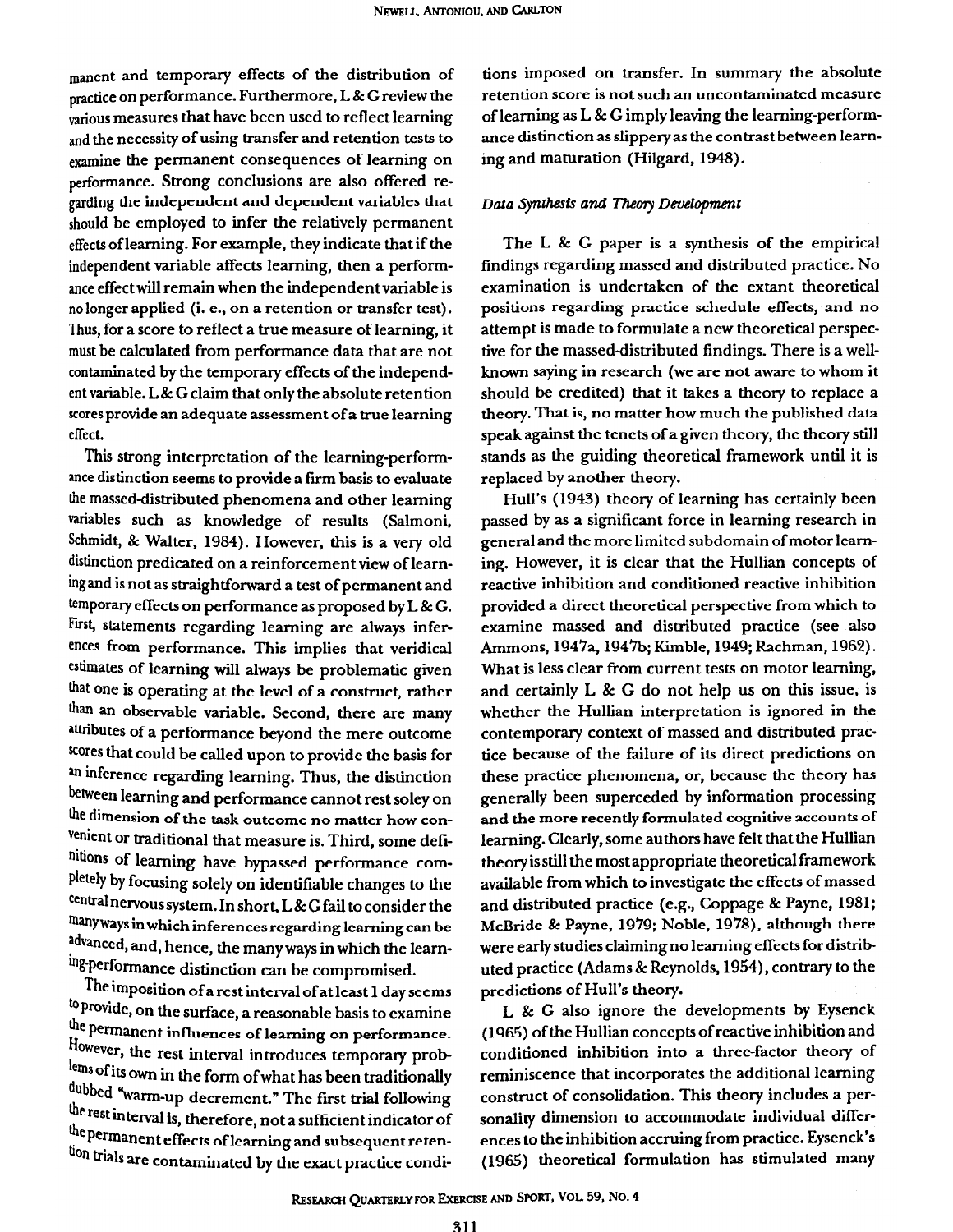empirical studies during the last 20 years, including direct tests with Hull's theory (Ball & Payne, 1988).

It appears that the central problem with the massed versus distributed practice literature is that there is not a contemporary theory to act as a goal and a guide to ongoing empirical efforts. L & G mention the possibility of an informational account of the massed versus distributed phenomena, but there is no theoretical elaboration beyond this preliminary, almost after thought, statement. Our inclination is that an informational account will not be sufficient to adequately approach the massed versus distributed practice phenomena. Researcherswho study learningwill also have to attend to a construct that they usually like to ignore by keeping it as a neutral influence—namely, motivation. Theories and models of behavior over the last 30 years have tended to account for isolated and narrow phenomena, but massed versus distributed practice is a broad-basedissue forskill learning. However, it may not be broad enough to provide a useful link to the contextual interference domain as suggested in the target article. Again, L & G largely contrive a linkage without any substantive theoretical development.

An important benefit of theory is that it provides the conceptual framework from which to interpret observations of the dependentvariables. L & G are adamant on the significance of the absolute retention score as a measure of learning because they view the other traditional measures of learning to be contaminated indices of learning. The validity of this interpretation of dependent variables, like any inferences beyond the data, rests on the theoretical viewpoint at hand. The difference score, for example, could be significant dependent variable from a certain theoretical perspective. Thus, L & G's stance on the significance of the absolute retention score is based on their ongoing and publicly unknown theorizing regarding massed and distributed practice effects. To phrase it another way, there are no value-free interpretations of data, even if one is armed with the statistical technique of meta-analysis.

In summary, we can anticipate little progress on the massed and distributed practice issue unless it is attacked head on from a theoretical perspective, although it may well be that the data synthesis efforts of <sup>L</sup> & <sup>G</sup> will stimulatein the short term somefurther empirical efforts on, for example, the interactive influence of task type on massed versus distributed practice effects. Bottom-up, empirically driven approaches to massed and distributed<br>practice are likely to have only temporary effects on the performance of scholars rather than the relatively per-<br>manent influences that L & G presumably seek. Indeed,<br>Eysenck (1965) articulated a related message on this same conditions of practice issue when he said that "... the belief that good theories will materialize suddenlyif only enough inductive work not guided by anytheory is carried out seems to lack support in the history of science" (p. 179). The lasting conclusion we draw, therefore, from the L & G paper, albeit an implicit one, is that the massed versus distributed practice effects in motor skills reflect phenomena in search of a theory.

#### References

- Adams,J. A., & Reynolds, B. (1954). Effect of shift in distribution of practice conditions following interpolated rest. Journal ofExperimental Psychology, 47, 32-36.
- Ammons, R. B. (1947a). Acquisition of motor skill: I. Quantitative analysis and theoretical formulation. Psychological Re view, 54, 263-281.
- Ammons, R. B. (1947b). Acquisition of motorskill: II. Rotary pursuit performance with continuous practice before and after a single rest. Journal of Experimental Psychology, 37, 393-411.
- Baddeley, A. D., & Longman, D. J. A. (1978). The influence of length and frequency on training session on the rate of learning to type. Ergonomics, 21, 627-635.
- Ball, L.J., &Payne, R. B. (1988). Comparison ofinhibition and consolidation theories of spaced practice effects. Perceptual and Motor Skills, 68, 219-225.
- Coppage,S.J., & Payne, R. B. (1981). An experimental test of current theories of psychomotor reminiscence. Perceptual and Motor Skills, 52, 343-352. .
- Digman,J. M. (1959). Growth of a motorskill as a function of distribution ofpractice.JournalofExperimentalPsychology, 57, 310-316. ;
- Eysenck, H.J. (1965). A three-factor theory of reminiscence. British Journal of Psychology, 56, 163-181.
- Graw, H. M.A.(1969). The mostefficient usage ofa fixed work plus rest practice period in motor learning. (Doctoral dissertation, University of California, 1968). Dissertation Abstracts International, 30, 1000A-1001A.
- Hilgard, E.R. (1948). Theories of learning. New York: Appleton-Century.
- Hull, C. L. (1943). Principles of behavior. New York: Appleton-<br>Century.<br>Kimble, G. A. (1949). An experimental test of a two-factor
- Century.<br>Kimble, G. A. (1949). An experimental test of a two-factor theory of inhibition. Journal of Experimental Psychology, 39, 15-23.
- Lee, T.D., & Genovese, E.D. (in press). Distribution of practice in motorskill acquisition: Different effects for discrete an continuous skills. Research Quarterly for Exercise and Sport.
- Lee, T. D., & Genovese, E. D. (1988) Distribution of practice in<br>motor skill acquisition: Learning and performance effects motor skill acquisition: Learning and performance effects<br>reconsidered. Research Quarterly for Exercise and Sport, 59,277-287.
- Magill, R. A. (1985). Motor learning: Applications and concepts  $(2nd Ed.)$ . Dubuque, IA: Brown.
- (2nd Ed.). Dubuque, IA: Brown.<br>McBride, D. K., & Payne, R. B. (1979). Reactive inhibition theory and intertrial correlations. Journal of Motor Behavior, 11, 253-259.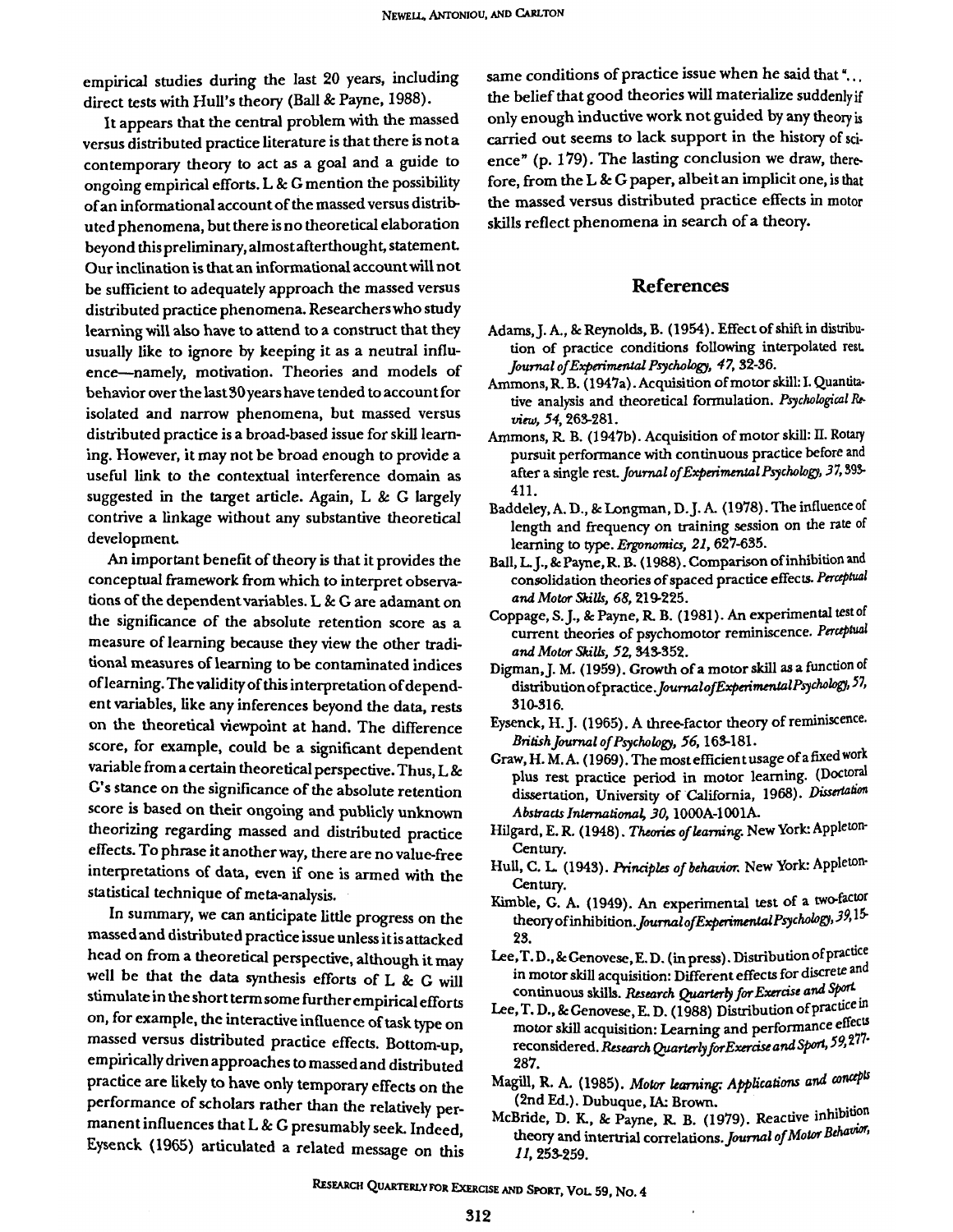- Newell, K. M. (1985). Coordination, control, and skill. In D. Goodman, R. B. Wilberg, & I. M. Franks (Eds.), Differing perspectives in motor learning, memory and control (pp. 295-317). Amsterdam: North-Holland.
- Noble, C. E. (1978). Age, race, and sex in the learning and performance of psychomotor skills. In R. T. Osborne, C. E. Noble, & N. Weyl (Eds.), Human variation: The biopsychology ofage, race and sex. New York: Academic Press,
- Rachman, S. (1962). Disinhibition and the reminiscence effect in a motor learning task. British Journal of Psychology, 53, 149-157.
- Salmoni, A. W., Schmidt, R. A., & Walter, C. B. (1984). Knowl edge of results and motor learning: A review and critical reappraisal. Psychological Bulletin, 95, 355-386.
- Schmidt, R. A. (1982). Motor control and learning: A behavioral emphasis. Champaign, IL: Human Kinetics.
- Singer, R. N. (1980). Motor learning and human performance (3rd Ed.). New York: MacMillan.

The mailing address for K. M. Newell is: Department of Kinesiology, University of Illinois, 117 Louise Freer Hall, 906 South Goodwin Ave., Urbana, IL 61801